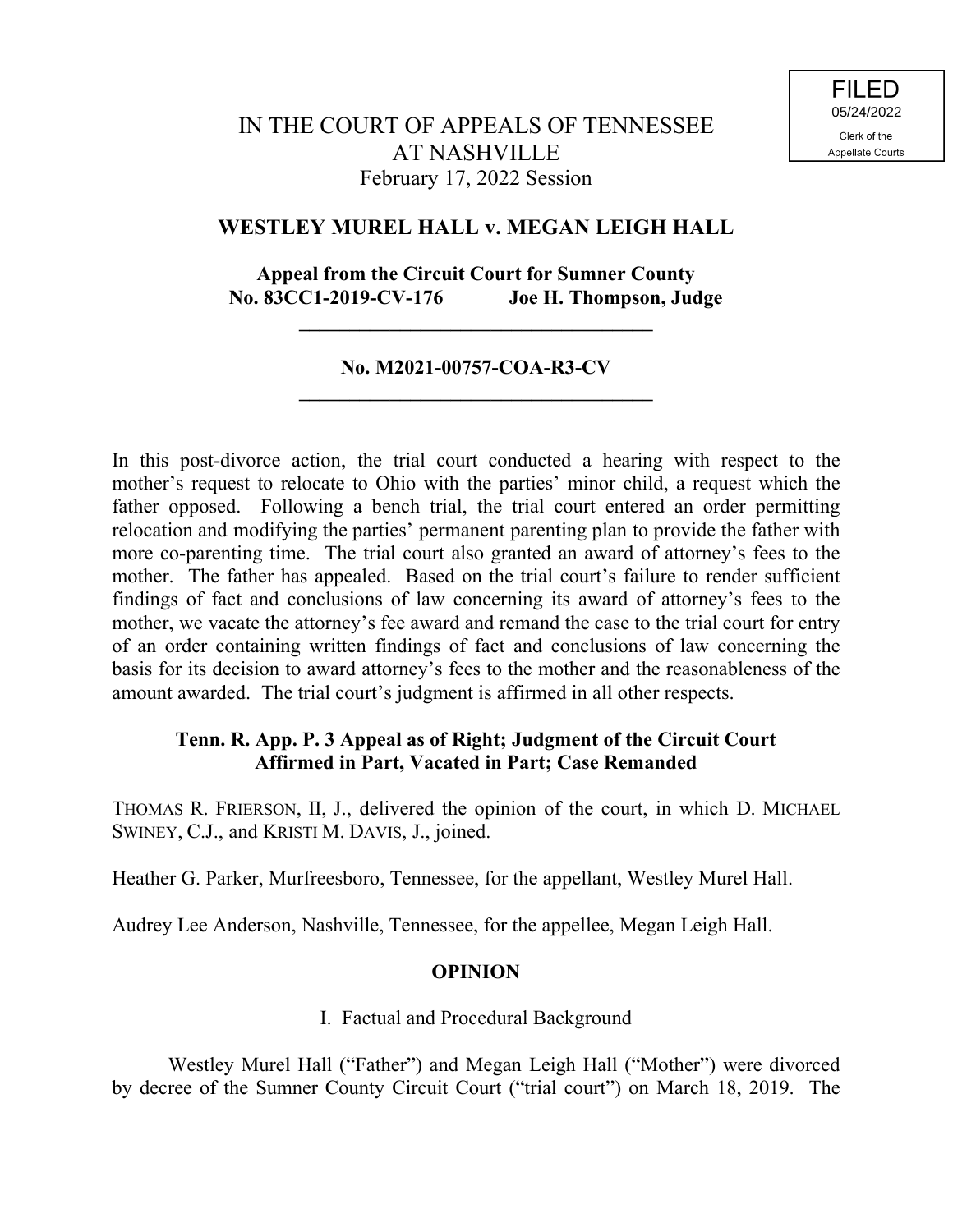parties had one child during their marriage, L.H. ("the Child"), who was born in 2015. The parties' Marital Dissolution Agreement ("MDA") and Permanent Parenting Plan order ("PPP") were incorporated by reference into their divorce decree. The PPP provided, *inter alia*, that Mother would be the primary residential parent of the Child with Father enjoying ninety-five days of co-parenting time per year, to be exercised primarily on alternating weekends.

On July 10, 2020, Mother filed a petition seeking the trial court's permission to relocate with the Child to Ohio. Mother averred that she was engaged to marry a man who lived in Ashville, Ohio, approximately 316 miles away from Mother's Tennessee residence. Mother also stated that upon receiving her notification of intent to move to Ohio, Father had objected to her relocation with the Child such that the parties were unable to agree upon a new co-parenting schedule.

Father filed an answer opposing Mother's relocation to Ohio with the Child and asked that her petition be dismissed. Father concomitantly filed a counter-petition seeking to modify the PPP. Father asserted that when the PPP was adopted, the Child had not yet begun to attend school. Father averred that the Child would begin kindergarten in August 2020. Father also stated that his employment had changed and now afforded him a better schedule. Father accordingly postulated that a material change in circumstance had occurred warranting a modification to the PPP. Father sought a greater share of co-parenting time with the Child as well as a resultant change in his child support obligation. Mother responded to the counter-petition, denying that a material change in circumstance had occurred.

The trial court conducted a bench trial concerning Mother's petition to relocate and Father's petition to modify the PPP on December 22, 2020, via video conference. In addition to considering testimony from both parties, the trial court also heard testimony from Mother's current husband, Mother's former sister-in-law, and the Child's paternal grandmother. Subsequently, on February 1, 2021, the trial court entered an order permitting Mother's relocation with the Child. In support, the trial court reviewed the testimony in light of the factors contained in Tennessee Code Annotated § 36-6- 108(c)(2), finding, *inter alia*, that (1) neither parent believed the other to be a "bad" parent, (2) Mother had enjoyed more co-parenting time with the Child since the parties' divorce, and (3) Father was a good provider who had chosen a profession requiring him to work numerous hours.

According to the trial court's findings, no evidence was presented demonstrating that the Child's physical, educational, or emotional development would be impacted by relocation. The court further found that the parties were not a "high conflict couple" and that they had exhibited their ability to work together for the Child's benefit. The court also determined that although the proposed relocation would not enhance the Child's or Mother's emotional state or education, the move would augment their quality of life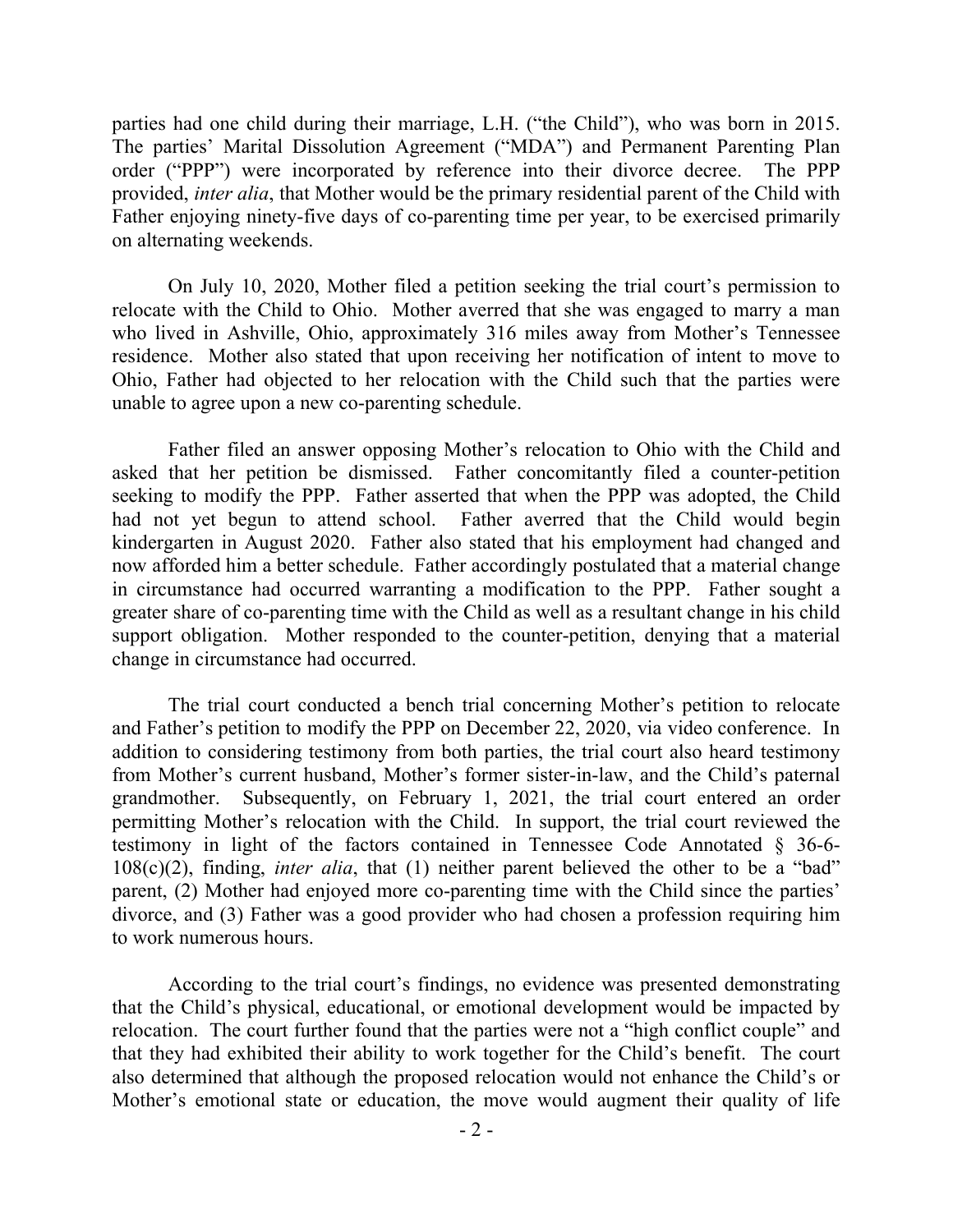financially because Mother's husband earned a good income that improved Mother's financial situation.

Although recognizing that Father's family support system was in Tennessee, the trial court found that there was no disingenuous reason for either party's position concerning the proposed relocation. While noting Father's frustration that the Child might relocate, the court opined that "sometimes moving away is the best thing for a parent to make them the best parent they can be." Additionally, the court found that Mother's new husband had a daughter, with whom he enjoyed equal co-parenting time, and that Mother was experiencing a toxic relationship with her family in Tennessee.

The trial court awarded Father ninety-seven days of co-parenting time per year and ordered that the parties share equally in transportation responsibilities. The court reserved the issues of child support and attorney's fees. The court entered a new permanent parenting plan ("modified PPP") implementing the modified parenting schedule on March 2, 2021. The modified PPP also provided that Father would pay \$815.00 per month in child support to Mother. The respective child support worksheet was attached. Meanwhile, each party's attorney filed an affidavit of attorney's fees at the trial court's direction. The court took the issue of attorney's fees under advisement.

On April 1, 2021, the trial court entered an order awarding attorney's fees to Mother in the amount of \$12,548.80. Father filed a motion to alter or amend on April 29, 2021, arguing that the award of attorney's fees was improper. The trial court denied Father's motion by order dated June 21, 2021, although the court did grant Father additional time within which to pay such fees. Father timely appealed.

### II. Issues Presented

Father presents the following issues for our review, which we have restated slightly:

- 1. Whether the trial court abused its discretion by allowing Mother to relocate to Ohio with the Child.
- 2. Whether the trial court erred by denying Father's request to increase his co-parenting time.
- 3. Whether the trial court abused its discretion by failing to award Father a downward deviation in child support for extraordinary travel expenses.
- 4. Whether the trial court abused its discretion in its award of attorney's fees to Mother.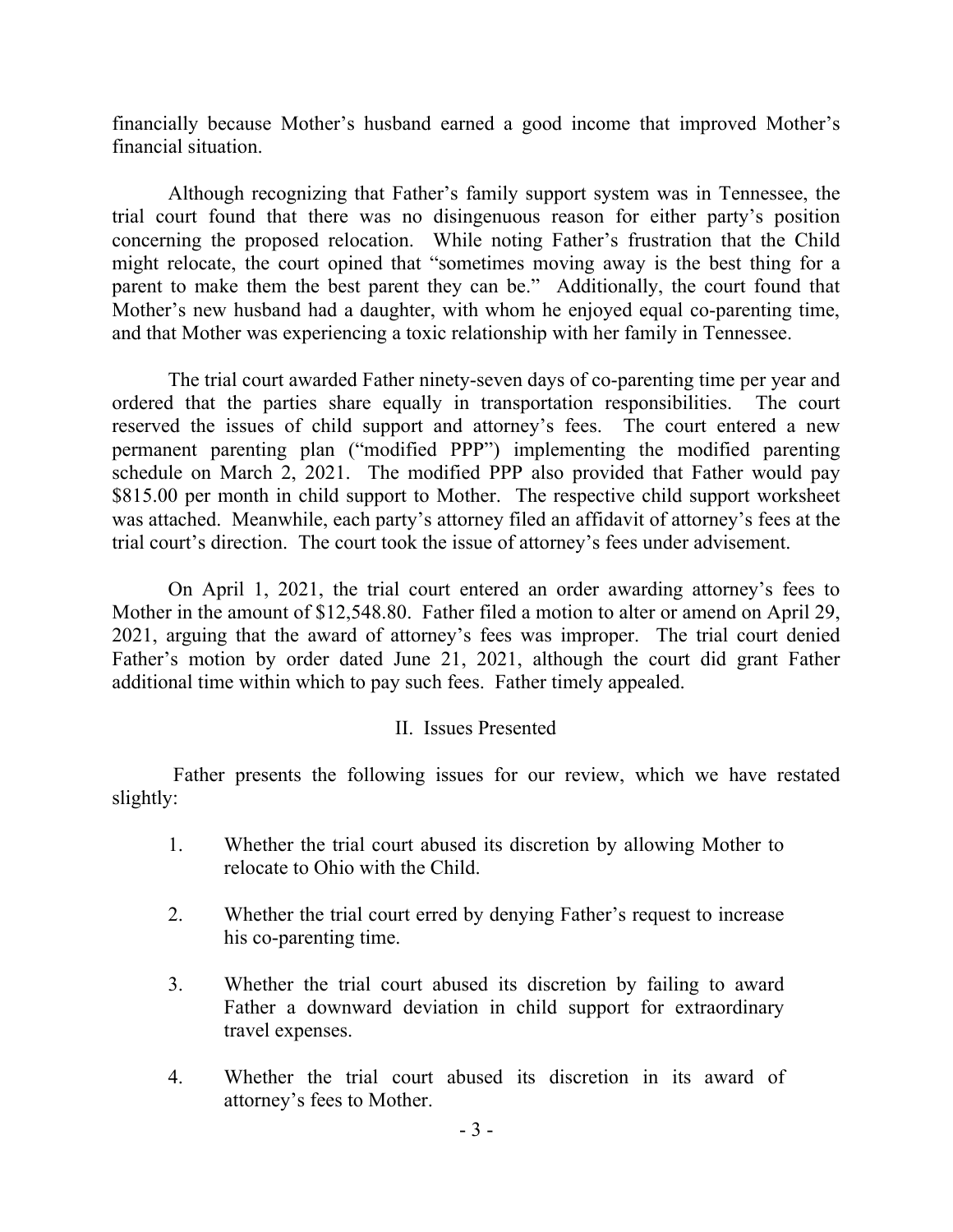#### III. Standard of Review

We review a non-jury case *de novo* upon the record with a presumption of correctness as to the findings of fact unless the preponderance of the evidence is otherwise. *See* Tenn. R. App. P. 13(d); *Bowden v. Ward*, 27 S.W.3d 913, 916 (Tenn. 2000). We review questions of law *de novo* with no presumption of correctness. *See Bowden*, 27 S.W.3d at 916 (citing *Myint v. Allstate Ins. Co*., 970 S.W.2d 920, 924 (Tenn. 1998)); *see also In re Estate of Haskins*, 224 S.W.3d 675, 678 (Tenn. Ct. App. 2006). In addition, the trial court's determinations regarding witness credibility are entitled to great weight on appeal and shall not be disturbed absent clear and convincing evidence to the contrary. *See Morrison v. Allen*, 338 S.W.3d 417, 426 (Tenn. 2011); *Jones v. Garrett*, 92 S.W.3d 835, 838 (Tenn. 2002).

As this Court has explained concerning issues of parental relocation:

In July 2018, the Tennessee General Assembly amended Tennessee's relocation statute, Tennessee Code Annotated section 36-6- 108. According to our research, this Court has applied the amended statute in only two other cases, *Dungey* [*v. Dungey*], [No. M2020-00277-COA-R3- CV,] 2020 WL 5666906 [(Tenn. Ct. App. Sept. 23, 2020)] and *Schaeffer* [*v. Patterson*], [No. W2018-02097-COA-R3-JV,] 2019 WL 6824903 [(Tenn. Ct. App. Dec. 13, 2019)]. In these cases, we explained that the previous relocation statute "often required courts to conduct an analysis of whether the parents were spending 'substantially equal intervals of time' with the child and whether the parent seeking relocation demonstrated a 'reasonable purpose' for the proposed move." *Dungey*, 2020 WL 5666906, at \*2; *see also Schaeffer*, 2019 WL 6824903, at \*4-5. The amendment removed the "substantially equal intervals of time" and "reasonable purpose" criteria from the trial court's analysis. *Dungey*, 2020 WL 5666906, at \*2. As noted in *Dungey*, the current version of the statute "restore[s] a significant amount of discretion to trial courts and does not contain a presumption either for or against relocation." *Dungey*, 2020 WL 5666906, at \*2 n.1.

*Franklin v. Franklin*, No. W2020-00285-COA-R3-CV, 2021 WL 5500722, at \*2 (Tenn. Ct. App. Nov. 24, 2021). Inasmuch as parental relocation decisions involve "significant" trial court discretion, these decisions should be reviewed pursuant to an abuse of discretion standard. "An abuse of discretion occurs when the trial court . . . appl[ies] an incorrect legal standard, reaches an illogical result, resolves the case on a clearly erroneous assessment of the evidence, or relies on reasoning that causes an injustice." *Gonsewski v. Gonsewski*, 350 S.W.3d 99, 105 (Tenn. 2011).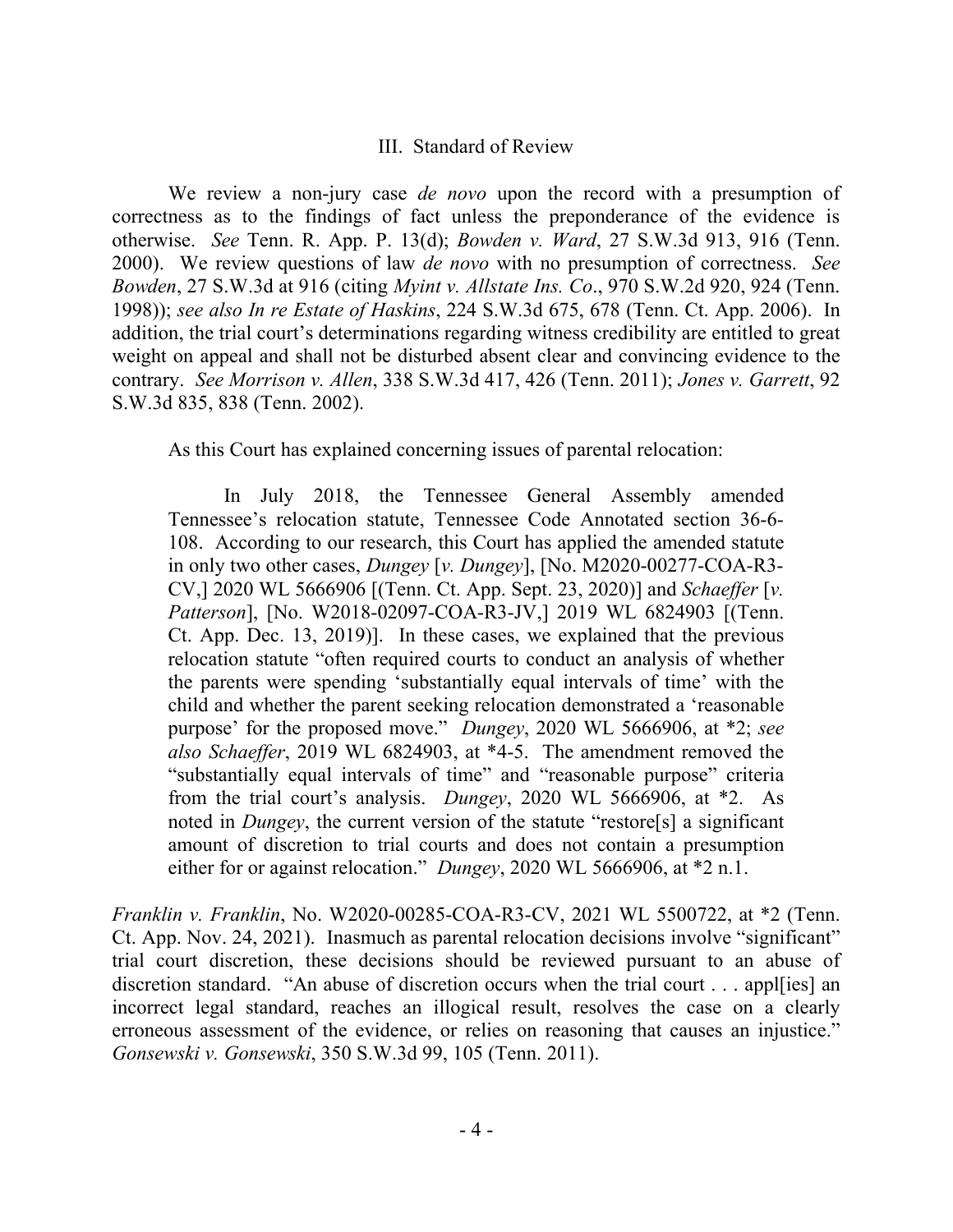Concerning permanent parenting plan modifications, our High Court has elucidated as follows:

A trial court's determinations of whether a material change in circumstances has occurred and whether modification of a parenting plan serves a child's best interests are factual questions. *See In re T.C.D*., 261 S.W.3d 734, 742 (Tenn. Ct. App. 2007). Thus, appellate courts must presume that a trial court's factual findings on these matters are correct and not overturn them, unless the evidence preponderates against the trial court's findings. *See* Tenn. R. App. P. 13(d).

Because decisions regarding parenting arrangements are factually driven and require careful consideration of numerous factors, trial judges, who have the opportunity to observe the witnesses and make credibility determinations, are better positioned to evaluate the facts than appellate judges. *Massey-Holt v. Holt*, 255 S.W.3d 603, 607 (Tenn. Ct. App. 2007). Thus, determining the details of parenting plans is "peculiarly within the broad discretion of the trial judge." *Suttles v. Suttles*, 748 S.W.2d 427, 429 (Tenn. 1988) (quoting *Edwards v. Edwards*, 501 S.W.2d 283, 291 (Tenn. Ct. App. 1973)). "It is not the function of appellate courts to tweak a [residential parenting schedule] in the hopes of achieving a more reasonable result than the trial court." *Eldridge v. Eldridge*, 42 S.W.3d 82, 88 (Tenn. 2001). A trial court's decision regarding the details of a residential parenting schedule should not be reversed absent an abuse of discretion. *Id*. . . . A trial court abuses its discretion in establishing a residential parenting schedule "only when the trial court's ruling falls outside the spectrum of rulings that might reasonably result from an application of the correct legal standards to the evidence found in the record." *Eldridge*, 42 S.W.3d at 88.

*Armbrister v. Armbrister*, 414 S.W.3d 685, 692-93 (Tenn. 2013) (other internal citations omitted).

Tennessee Code Annotated § 36-6-108(f) (2021) provides that "[e]ither parent in a parental relocation matter may recover reasonable attorney fees and other litigation expenses from the other parent in the discretion of the court." As such, this Court must review the trial court's decision to award such fees under the abuse of discretion standard. *See Lima v. Lima*, No. W2010-02027-COA-R3-CV, 2011 WL 3445961 at \*9 (Tenn. Ct. App. Aug. 9, 2011). Decisions concerning child support are also reviewed pursuant to an abuse of discretion standard. *See Richardson v. Spanos*, 189 S.W.3d 720, 725 (Tenn. Ct. App. 2005).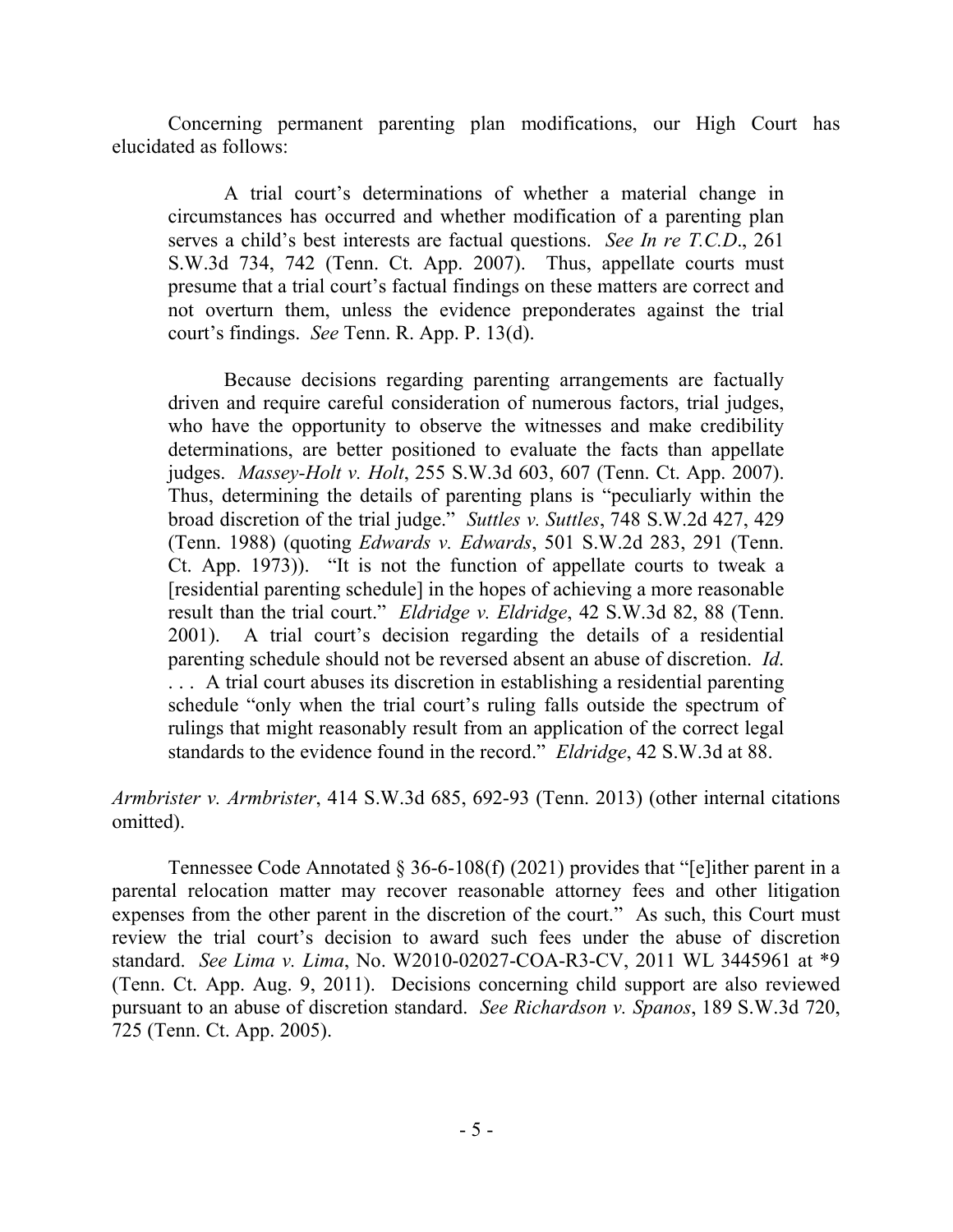#### IV. Parental Relocation

Father contends that the trial court abused its discretion in allowing Mother to relocate with the Child to Ohio, arguing that relocation was not in the Child's best interest. According to Father, the trial court ignored facts presented at trial that affected the best interest analysis, such as quality time the Child enjoyed with Father and her extended family, all of whom resided in Tennessee. Father urges this Court to consider his proof that he often spent time with the Child outside of the time allotted to him in the PPP and that the Child enjoyed significant relationships with all of her grandparents. Father posits that the trial court placed great emphasis on the Child's relationship with her stepfather and stepsister, both of whom the Child had only known for a short period by the time of trial.

The parental relocation statute, codified at Tennessee Code Annotated § 36-6-108 (2021), provides as follows in pertinent part:

- (c)(1) If a petition in opposition to relocation is filed, the court shall determine whether relocation is in the best interest of the minor child.
- (2) In determining whether relocation is in the best interest of the minor child, the court shall consider the following factors:
	- (A) The nature, quality, extent of involvement, and duration of the child's relationship with the parent proposing to relocate and with the nonrelocating parent, siblings, and other significant persons in the child's life;
	- (B) The age, developmental stage, needs of the child, and the likely impact the relocation will have on the child's physical, educational, and emotional development, taking into consideration any special needs of the child;
	- (C) The feasibility of preserving the relationship between the nonrelocating parent and the child through suitable visitation arrangements, considering the logistics and financial circumstances of the parties;
	- (D) The child's preference, if the child is twelve (12) years of age or older. The court may hear the preference of a younger child upon request. The preference of older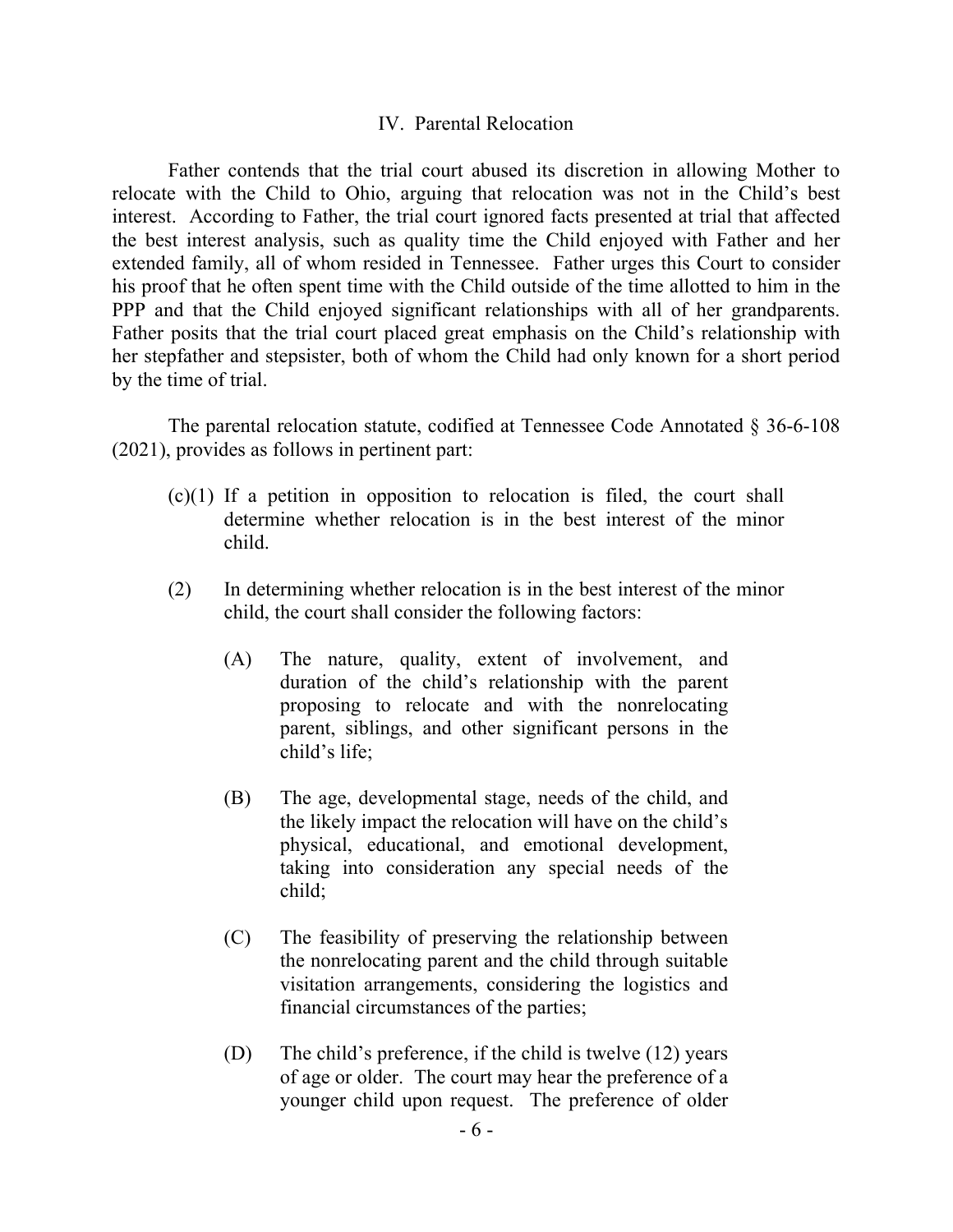children should normally be given greater weight than those of younger children;

- (E) Whether there is an established pattern of conduct of the relocating parent, either to promote or thwart the relationship of the child and the nonrelocating parent;
- (F) Whether the relocation of the child will enhance the general quality of life for both the relocating parent and the child, including, but not limited to, financial or emotional benefit or educational opportunity;
- (G) The reasons of each parent for seeking or opposing the relocation; and
- (H) Any other factor affecting the best interest of the child, including those enumerated in  $\S$  36-6-106(a).

In its February 1, 2021 order, the trial court found as follows with respect to the applicable factors listed above:

Pursuant to the factors set forth in the statute at T.C.A. § 36-6-  $108(c)(2)$ , the Court further finds that with respect to factor (A) [the court] hasn't heard any evidence that leads [it] to believe that Mom believes [Father] is a bad dad. Also, there was no evidence that Dad believes [Mother] is a bad mom. Further, the Court does not see the relationship between the Mother and her parents is a healthy one. The Court also finds that from a mathematical standpoint the Mother has had more parenting time with [the Child] than the Father has since their divorce. The Court finds that the Father has a good job, is a good provider, and has chosen a profession where he works a lot. As a result of that, Mom is going to have more time with [the Child].

On factor (B) the Court finds that the parties' minor child does not have any special needs and [the court] hasn't heard anything that would impact the physical, educational, and emotional development of the minor child by a relocation to Ohio. On Factor (C) the Court will address preserving the relationship between the Dad and the minor child through suitable visitation arrangements later in this Order.

Factor (D) is not an issue in this case because of the age of [the Child]. The Court sees the parties as not a high conflict couple and that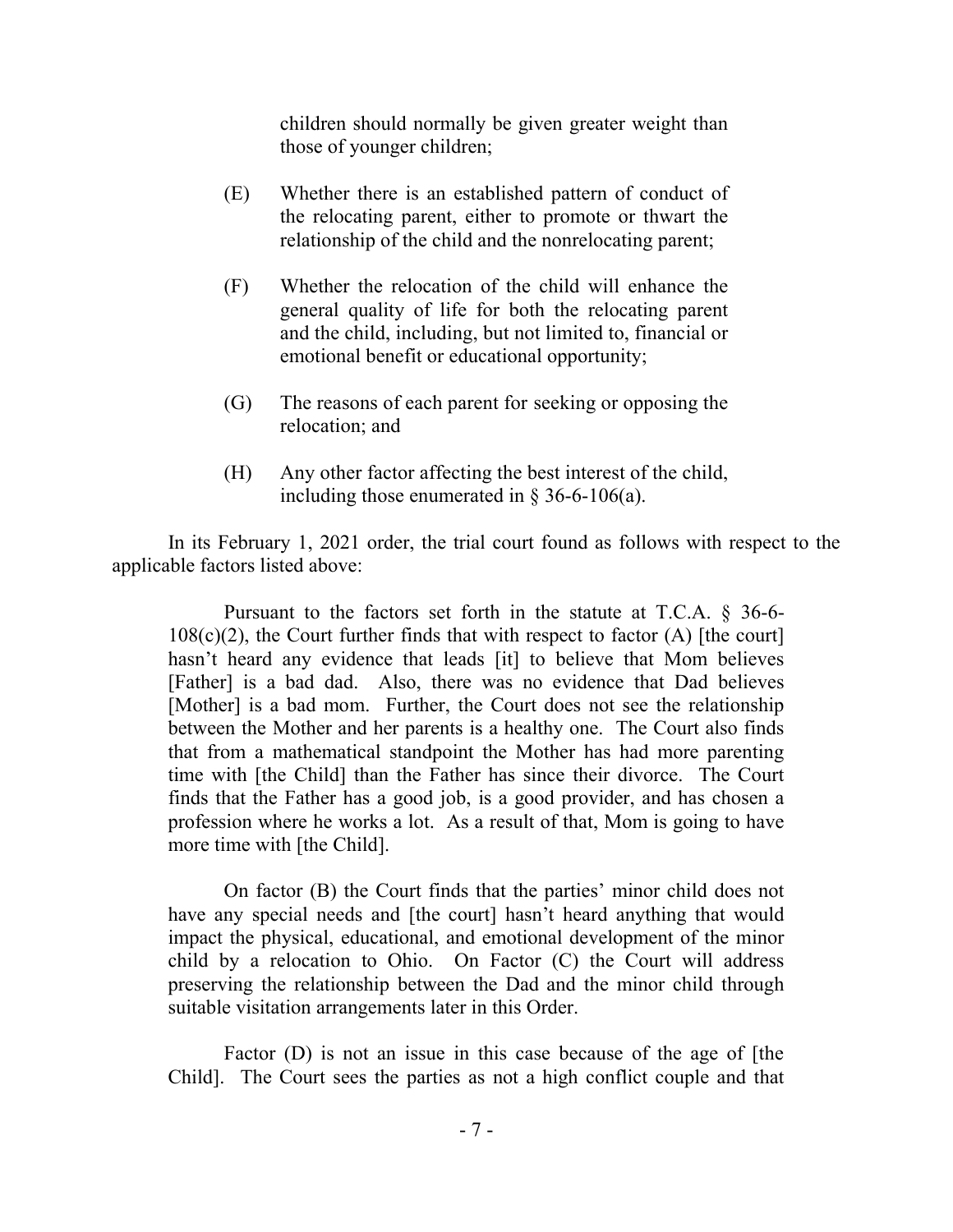they work together for the benefit of [the Child]. Therefore Factor (E) is also not an issue in this case.

The Court does find that with respect to Factor (F) the relocation to Ohio will not emotionally or educational[ly] enhance the general quality of life for the Mother and the minor child, however clearly financially the relocation does enhance the quality of life for the Mother and the minor child due to Mother's husband's ability to generate a good income for himself and the family. The Court sees that on her own the Mother does not have the financial earning power that she did either when she was with [Father] or now that she's with [her current husband].

When the Court looks at Factor (G) it does understand that the Father [is] opposing the move to Ohio and the reason he points to is because his support system is here in Tennessee. The Court does not believe there is any disingenuous reason for either party with respect to the relocation.

The last factor, (H) the Court finds it worrisome that although it is frustrating when parents move away from each other, sometimes moving away is the best thing for a parent to make them the best parent they can be. The Court sees this relocation as first, mom's new husband has a daughter with 50/50 parenting time and second, the Mom is in a toxic relationship with her family.

Based on the evidence presented concerning the statutory factors, the trial court determined that allowing relocation was in the Child's best interest.

Following our thorough review of the evidence presented in light of the best interest factors outlined above, we conclude that the evidence preponderates in favor of the trial court's findings. Respecting Factor A, Mother presented proof that she maintained a significant and close bond with the Child based on the fact that she had been the Child's primary caregiver, especially since the time of the parties' divorce, which occurred when the Child was eighteen months old. Mother testified that Father had only exercised forty-nine days of co-parenting time in 2019 and had exercised sixty-six days of co-parenting time in 2020, due in part to his demanding work schedule. Mother acknowledged, however, that Father was a good parent, that he loved the Child, and that the Child loved him. Neither party took issue with regard to the other parent's ability to care for the Child. The parties also recognized the Child's significant bond with her grandparents, all of whom lived in Tennessee. In addition, Mother and her current husband related that the Child enjoyed a close and loving relationship with her stepfather and stepsister, the latter of whom was a mere two months older than the Child. As the court found, however, Mother had enjoyed significantly greater co-parenting time and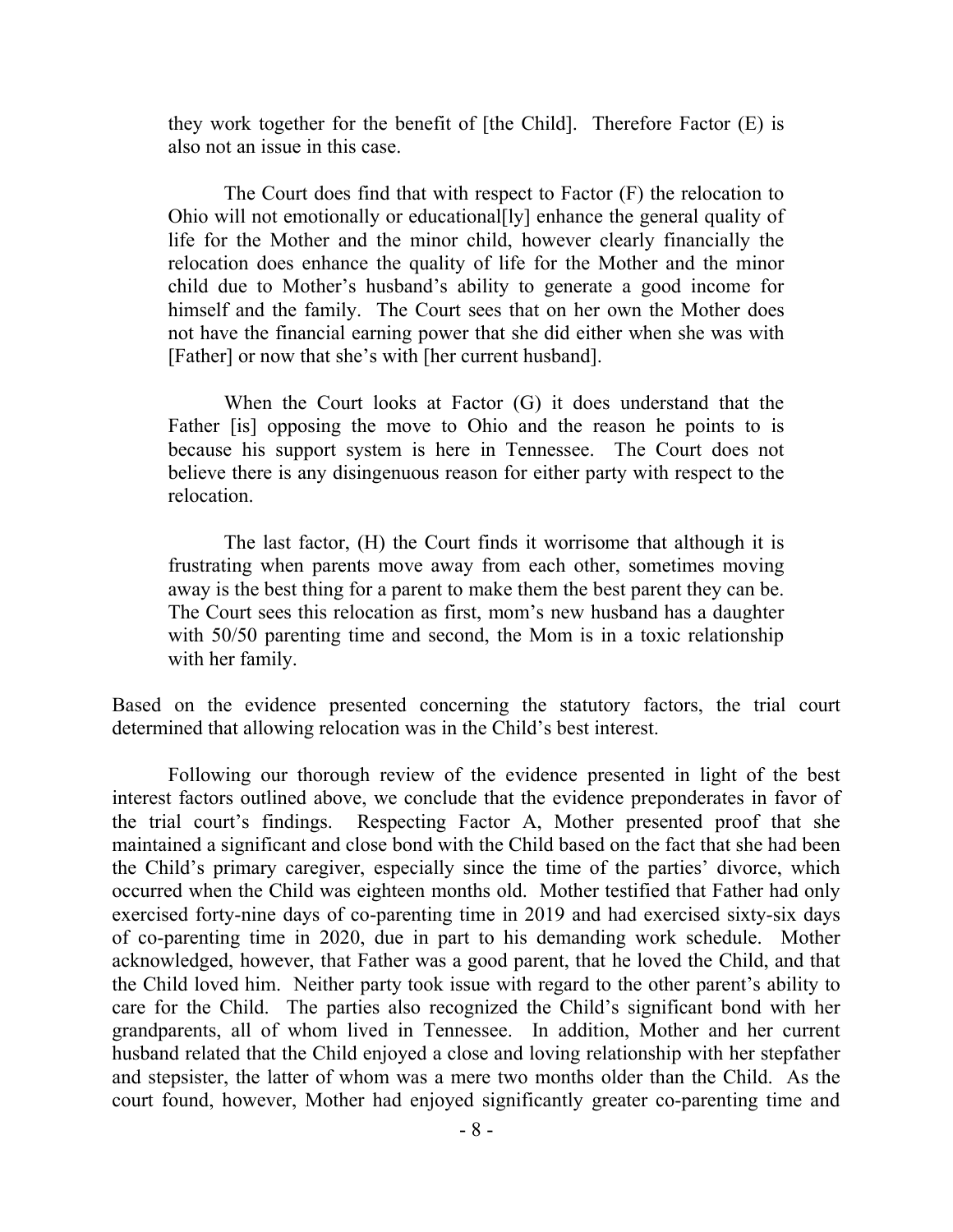thus more involvement in the Child's life and activities during the previous few years. We determine this fact to weigh heavily in the analysis of Factor A.

Respecting Factor B, no proof was presented that the Child had any special needs or that the relocation would have a significant impact on her physical, educational, or emotional development. The Child was six years of age at the time of trial and had only been attending kindergarten for a matter of months. Mother introduced evidence that although the elementary school the Child would attend in Ohio was comparable to the school she attended in Tennessee with regard to test scores, it was a smaller school with a lower student-to-teacher ratio, which Mother believed would benefit the Child based on her personality traits. Mother also presented testimony demonstrating that the Child could continue to participate in dance classes and other extracurricular activities in Ohio.

Concerning Factor C, the trial court fashioned a parenting plan that afforded the Father ninety-seven days of co-parenting time annually, which was a larger percentage of time than Father had exercised while the Child was residing in Tennessee. The court developed a co-parenting schedule that contemplated not only the Child's school holidays but also Father's work schedule and travel logistics in an attempt to provide Father significant time with the Child while also accommodating the Child's and the parties' schedules. The trial court clearly attempted to craft a parenting plan that would allow Father to maintain his relationship with the Child through visitation, and we agree that it does by reason of the fact that it will permit Father more co-parenting time with the Child than he has enjoyed in the past.

As the trial court noted, it did not hear testimony from the Child regarding her preference due to her young age. As such, Factor D is of no consequence. With respect to Factor E, Father proffered no evidence that Mother had attempted to thwart his relationship with the Child. In fact, Father conceded during his testimony at trial that he and Mother worked well together concerning the Child and co-parenting responsibilities.

Regarding Factor F, Mother presented proof that the Child's quality of life would be enhanced by the relocation in that Mother could earn a slightly greater income from employment in Ohio and Mother's new husband would also contribute his significant income and assets to the family unit. With respect to Factor G, the trial court found no disingenuous motive undergirding Mother's desire to relocate, and the evidence supports that determination. Mother testified that the reason she sought to relocate was predicated on her desire to reside with the Child, her husband, and her stepdaughter so that they could all be together as a family unit. Mother related that after discussing the situation with her husband, the couple decided that, on balance, it would prove easier for Mother to relocate because of her co-parenting arrangement, which provided her a much greater percentage of time with the Child than it provided Father, while her husband's coparenting arrangement provided him fifty percent time with his child, a schedule that would be more difficult to accommodate were he to move to Tennessee. This Court has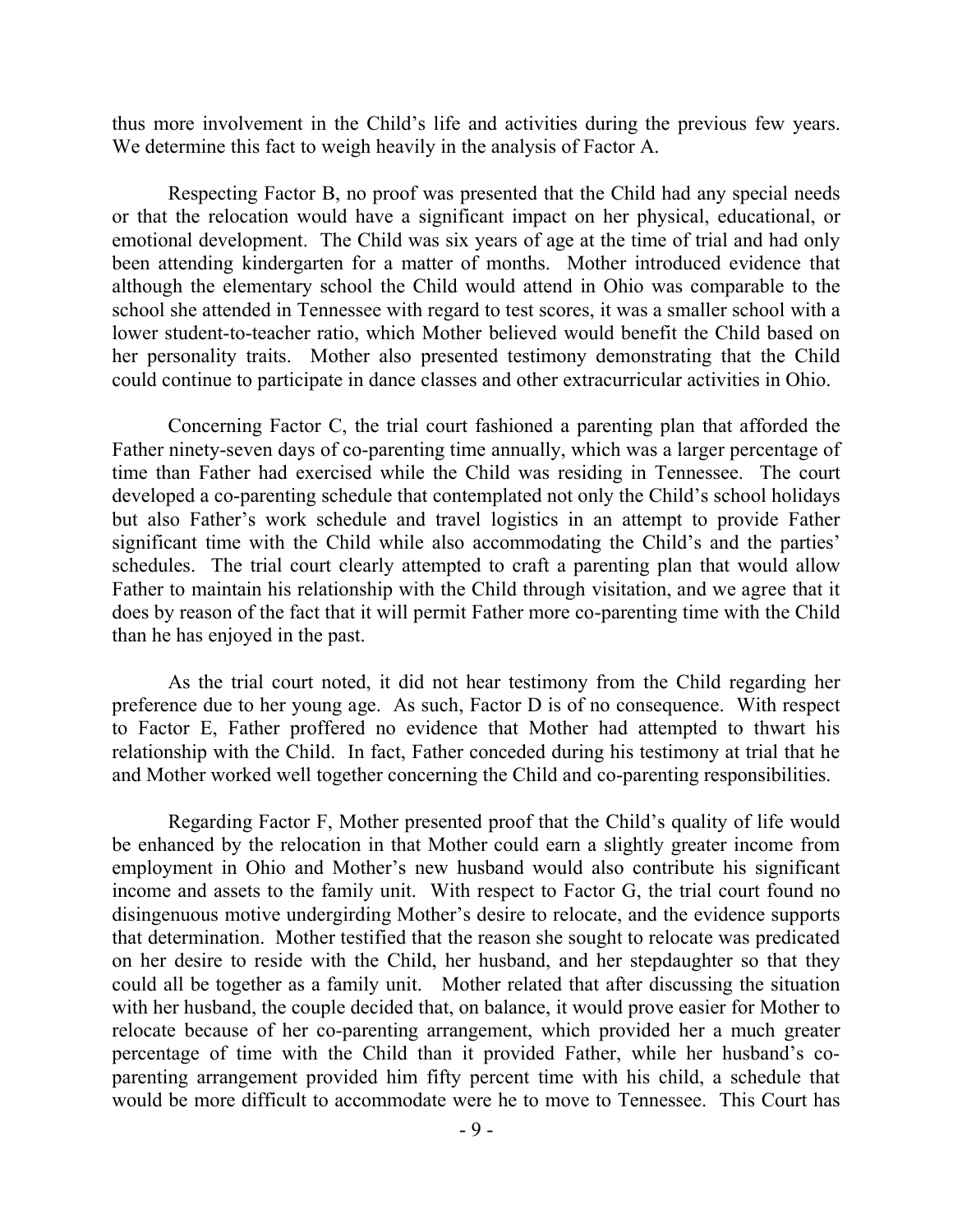previously held that although not dispositive of a relocation dispute, a desire to live with one's spouse is "an appropriate desire that takes into account the children's best interest." *Schaeffer v. Patterson*, No. W2018-02097-COA-R3-JV, 2019 WL 6824903, at \*11 (Tenn. Ct. App. Dec. 13, 2019) (quoting *Fichtel v. Fichtel*, No. M2018-01634-COA-R3- CV, 2019 WL 3027010, at \*17 (Tenn. Ct. App. July 10, 2019)).

When Mother was questioned concerning whether she had endeavored to relocate in order to be away from her family, Mother replied that she had not.<sup>1</sup> Despite the volatility of that relationship in recent years, Mother indicated that she had never kept her family from seeing the Child and, instead, had encouraged the relationship between her parents and the Child. The Child's paternal grandmother testified that Father allowed the Child to spend time with her and her husband during the weekends that Father enjoyed co-parenting time.

Finally, with respect to Factor H, which directs us to consider "[a]ny other factor affecting the best interest of the child, including those enumerated in  $\S$  36-6-106(a)," we find it significant that the parties had demonstrated that they could work together to support the Child's well-being. As the trial court determined, Mother and Father were "not a high conflict couple," and we commend them for their ability to co-parent well. We also find it commendable that both parties exhibited committment to maintaining the Child's relationship with the other parent as well as grandparents and other family members. Based on the proof presented in light of the statutory factors, we conclude that the trial court did not abuse its discretion in allowing Mother to relocate to Ohio with the Child. Following our thorough review of the record, we cannot conclude that the trial court "appl[ied] an incorrect legal standard, reache[d] an illogical result, resolve[d] the case on a clearly erroneous assessment of the evidence, or relie[d] on reasoning that cause[d] an injustice." *See Gonsewski*, 350 S.W.3d at 105. We therefore affirm the trial court's decision to permit Mother's relocation with the Child.

### V. Modification of Permanent Parenting Plan

Father asserts that he presented proof demonstrating that a material change in circumstance had occurred since entry of the parties' original PPP, warranting a modification of the respective co-parenting schedule. Father complains that he was not granted sufficient co-parenting time in the trial court's modified PPP. Mother urges that the modified PPP should be affirmed because (1) the trial court thoughtfully considered the schedules of the Child and the parties when fashioning it and (2) the court provided more co-parenting time to Father than he enjoyed under the original PPP.

 $1$  Mother presented evidence that her family, particularly her parents, were opposed to her marriage to her current husband and had tried to control Mother's actions, both verbally and physically, after she began dating him. The trial court characterized Mother's relationship with her family as "toxic," and the proof supports that finding.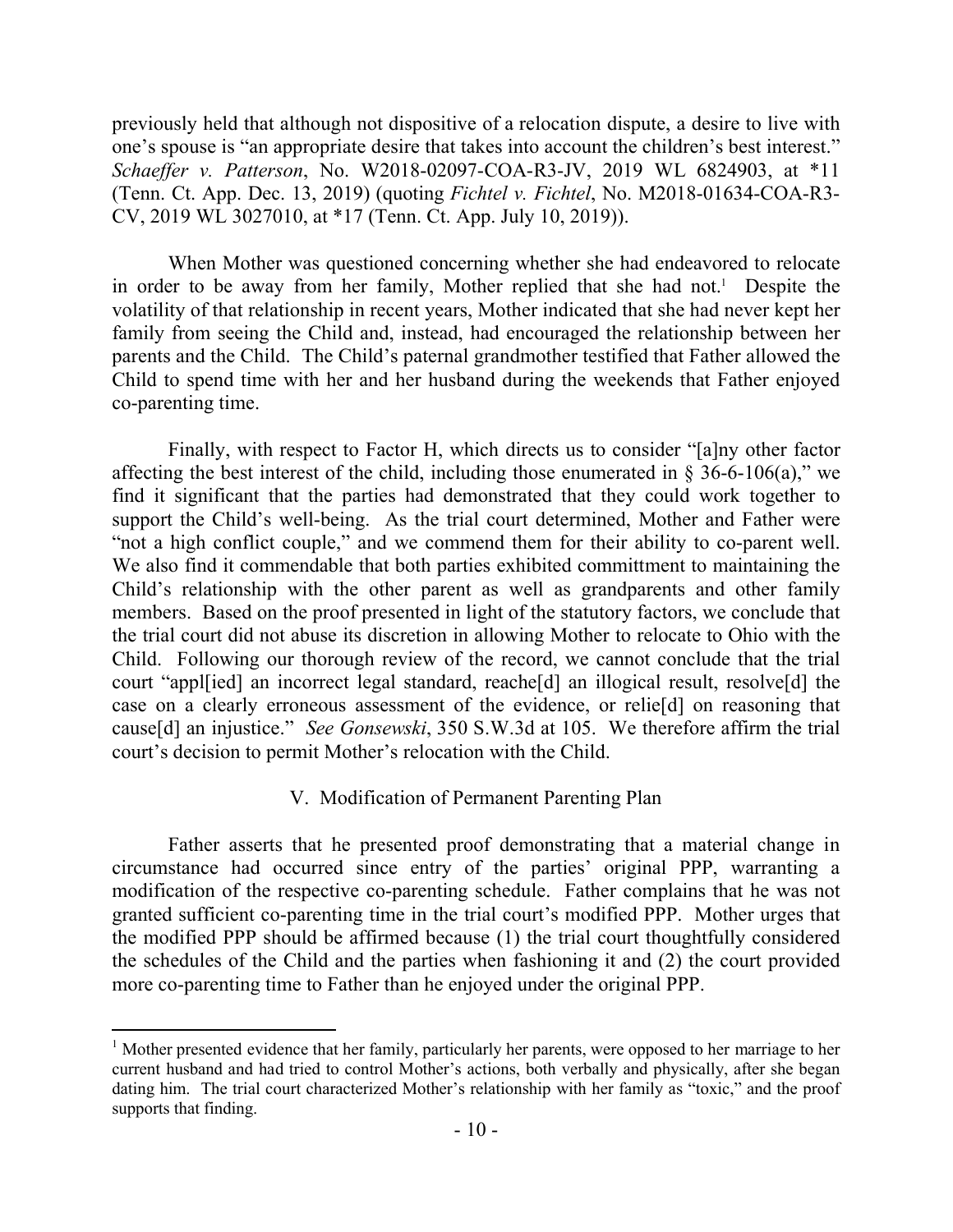Respecting this issue, Tennessee Code Annotated § 36-6-108 provides in pertinent part:

- $(c)(3)$  If, upon consideration of factors in subdivision  $(c)(2)$ , the court finds that relocation is in the best interest of the minor child, the court shall modify the permanent parenting plan as needed to account for the distance between the nonrelocating parent and the relocating parent.
- \* \* \*
- (d) In fashioning a modified parenting plan under subdivisions (c)(3) and (4), the court shall consider and utilize available alternative arrangements to foster and continue the child's relationship with and access to the other parent.

Pursuant to Tennessee Code Annotated  $\S 36-6-108(c)(3)$ , the trial court was authorized to modify the parties' PPP following the court's determination that relocation was in the best interest of the Child; therefore, the court properly granted modification in this action. The sole question, then, is whether the trial court fashioned a modified PPP that "consider[ed] and utilize[d] available alternative arrangements to foster and continue the child's relationship with and access to the other parent." Following our review of the modified PPP, we conclude that the trial court appropriately did so here.

The trial court's modified PPP awarded Father ninety-seven days of co-parenting time with the Child, which was an increase from the ninety-five days he had been awarded in the original PPP and more co-parenting time than he had exercised annually during the previous two years. Father's co-parenting time was established to be exercised on alternating weekends as well as during the Child's breaks from school. The court ordered that Father could pick up the Child from school on alternating Fridays and keep the Child until Mother arrived to retrieve her on Sunday afternoons. In addition, Father was awarded every Father's Day holiday with the Child as well as alternating fall and spring school breaks and alternating July Fourth and Thanksgiving holidays. Father was also awarded one-half of the Child's winter break and five weeks during the summer.

Father protests that he should have been awarded all three-day weekends corresponding with school holidays that fall on a Monday, such as Labor Day and Presidents' Day, as he suggested in his proposed parenting plan. When the trial court questioned Father during trial concerning his employment schedule, however, Father indicated that he "work[s] every holiday" unless the holiday were to fall on his regular days off, which he testified were Friday after 3:00 a.m., all day on Saturday, and Sunday until 7:00 p.m. Father's proposed parenting plan also suggested that he be awarded co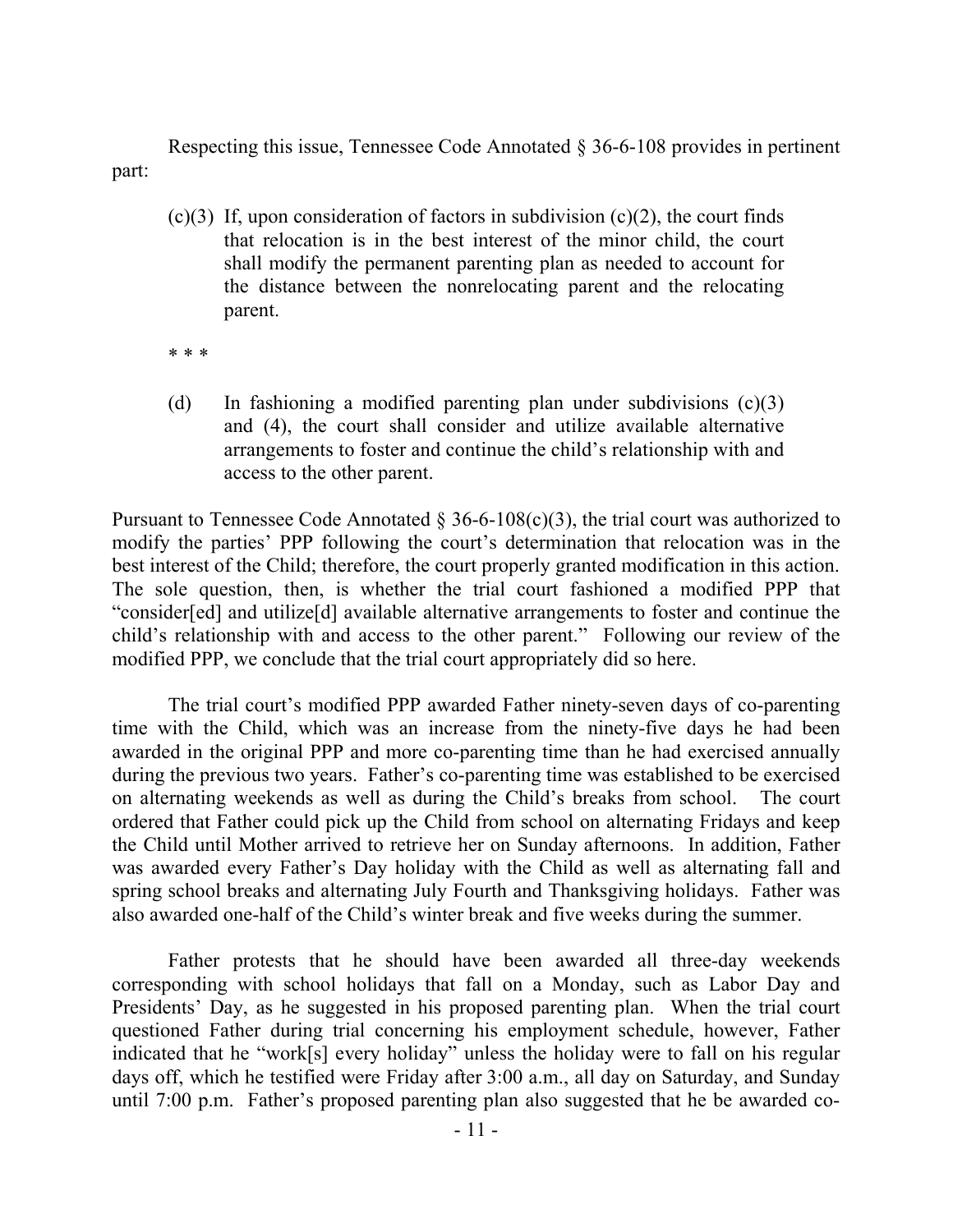parenting time during every fall and spring school break but only for four weeks during summer.

Upon review, we conclude that the trial court's modified PPP appears targeted toward balancing the Child's time with each parent during holidays and breaks through the school year while awarding Father co-parenting time for the majority of the Child's summer break (five weeks in total). Although Father did not receive precisely the amount of co-parenting time that he had requested, he was awarded an increase in his coparenting time with the Child. Moreover, the residential schedule fashioned by the court thoughtfully contemplated Father's work schedule and other considerations. We reiterate that determining the details of parenting plans is "peculiarly within the broad discretion of the trial judge." *Armbrister*, 414 S.W.3d at 692 (quoting *Suttles v. Suttles*, 748 S.W.2d 427, 429 (Tenn. 1988)). "It is not the function of appellate courts to tweak a [parenting plan] in the hopes of achieving a more reasonable result than the trial court." *Eldridge v. Eldridge*, 42 S.W.3d 82, 88 (Tenn. 2001). We conclude that the trial court did not abuse its discretion in crafting the modified PPP, and we affirm the trial court's allocation of co-parenting time.

#### VI. Child Support Deviation

Father urges that the trial court erred by failing to award Father a downward deviation in his child support obligation to account for the extraordinary travel expenses he would incur in picking up and transporting the Child for his co-parenting time because of Mother's relocation. We recognize that Tennessee Code Annotated  $\S$  36-6-108(d) provides:

> In fashioning a modified parenting plan under subdivisions  $(c)(3)$ and (4), the court shall consider and utilize available alternative arrangements to foster and continue the child's relationship with and access to the other parent. The court shall also assess the costs of transporting the child for visitation, and determine whether a deviation from the child support guidelines should be considered in light of all factors, including, but not limited to, additional costs incurred for transporting the child for visitation.

(Emphasis added.)

In this case, Father presented no evidence concerning additional costs that he would incur in transporting the Child for his co-parenting time. Furthermore, at the conclusion of the hearing, the trial court tasked the parties with preparing an appropriate child support worksheet for the court's approval, considering the provisions of the modified PPP and the evidence introduced at trial. The trial court ultimately adopted a child support worksheet that contains no deviations and indicates that it was prepared by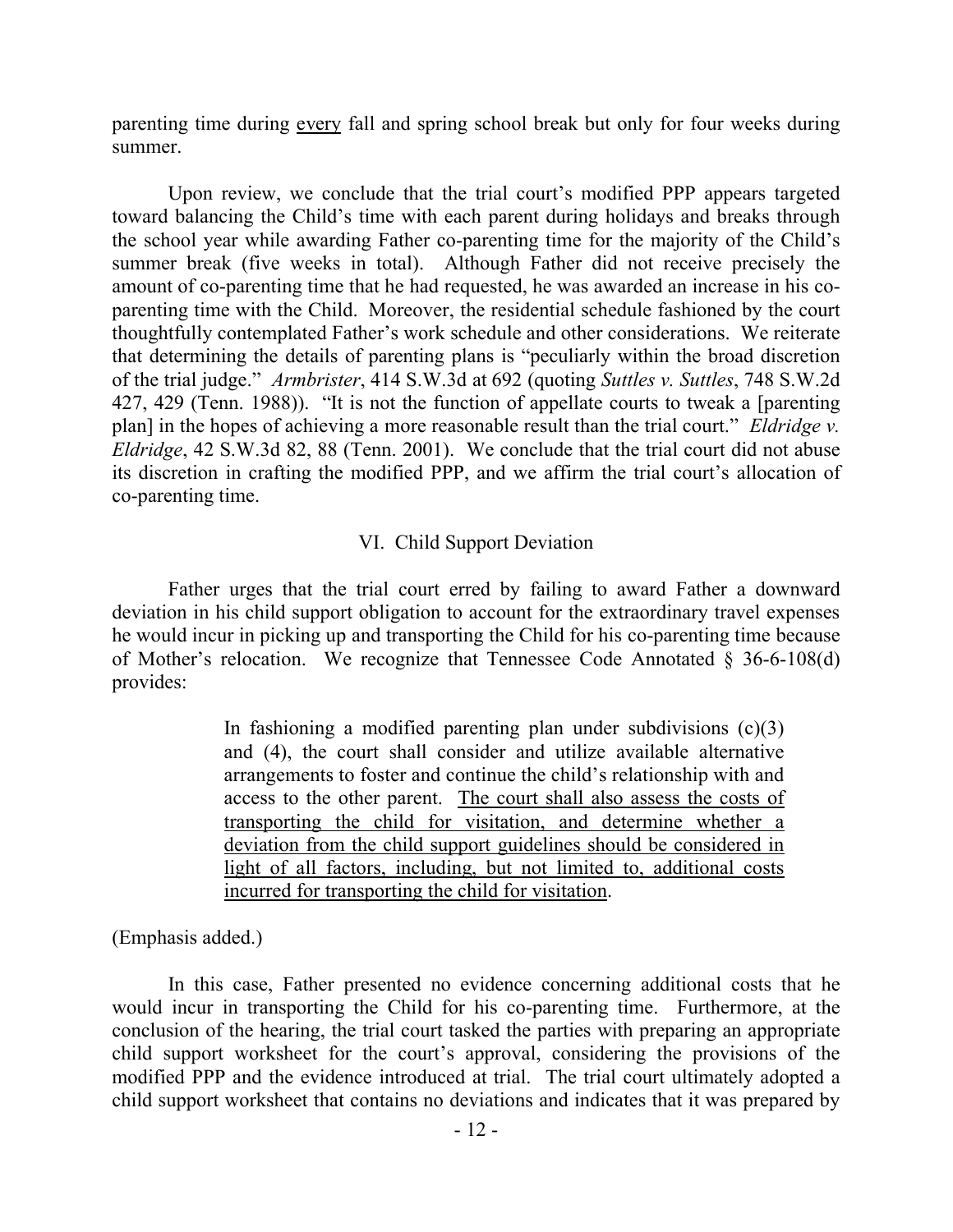Mother's counsel. The record does not demonstrate that any objection to the worksheet was lodged by Father thereafter, given that this issue was not mentioned in Father's April 2021 motion to alter or amend or in any other subsequent motion. As such, we conclude that Father has waived this issue by failing to bring it to the trial court's attention and failing to proffer evidence thereon. *See*, *e.g*., *Rountree v. Rountree*, 369 S.W.3d 122, 134 (Tenn. Ct. App. 2012) (finding that an issue on appeal was waived because of the party's failure to present proof concerning that issue at trial).

#### VII. Award of Attorney's Fees

Finally, Father asserts that the trial court erred in its award of attorney's fees to Mother. Following its initial ruling concerning relocation, the trial court requested both parties' counsel to file attorney's fee affidavits and stated that the court would review those affidavits and make a determination regarding an award of fees. After the filing of affidavits by both counsel, the trial court entered an order on April 1, 2021, awarding attorney's fees to Mother in the amount of \$12,548.80, the full amount requested in Mother's counsel's affidavit. Although Father argued that this award of attorney's fees was improper in his subsequent motion to alter or amend, the trial court denied Father's motion by order dated June 21, 2021. The trial court did, however, grant Father additional time within which to pay such fees. Importantly, neither of the trial court's orders concerning attorney's fees provided factual findings or legal conclusions concerning the award of attorney's fees to Mother.

Tennessee Code Annotated § 36-6-108(f) provides in pertinent part: "Either parent in a parental relocation matter may recover reasonable attorney fees and other litigation expenses from the other parent in the discretion of the court." As such, attorney's fee awards in relocation matters are typically reviewed for an abuse of discretion. *See Lima*, 2011 WL 3445961, at \*9. Father argues that when determining that Mother should be awarded attorney's fees, the trial court failed to consider applicable factors, including whether Mother was the prevailing party, whether each party had the ability to pay his or her own attorney's fees, and whether Father acted in good faith in his opposition to Mother's petition to relocate. *See*, *e.g*., *Dale v. Dale*, No. M2018-01999- COA-R3-CV, 2019 WL 7116204, at \*3 (Tenn. Ct. App. Dec. 20, 2019); *Fichtel*, 2019 WL 3027010, at \*26.

Inasmuch as the trial court failed to make findings of fact and conclusions of law concerning its decision to award attorney's fees to Mother, we are hampered in our ability to review the court's decision. *See Kathryne B.F. v. Michael B*., No. W2013- 01757-COA-R3-CV, 2014 WL 992110, at \*8 (Tenn. Ct. App. Mar. 13, 2014) (holding that "the lack of explanation in the court's order [regarding attorney's fees] stymies our ability to review the court's decision for an abuse of discretion"). The same is true regarding whether the amount of the attorney's fee award was reasonable. *See First Peoples Bank of Tenn. v. Hill*, 340 S.W.3d 398, 410 (Tenn. Ct. App. 2010) ("Where a